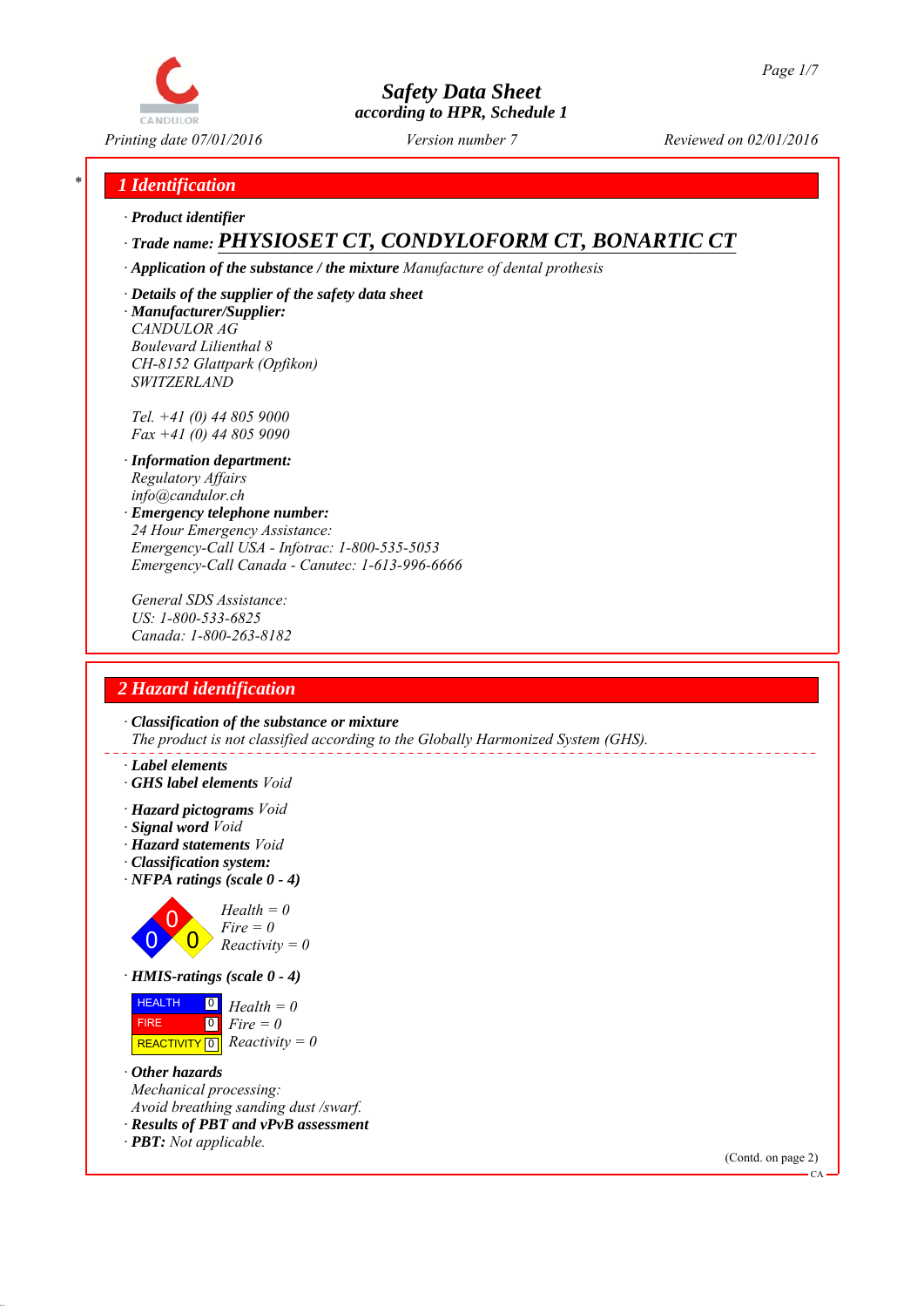*Printing date 07/01/2016 Reviewed on 02/01/2016 Version number 7*

# *Trade name: PHYSIOSET CT, CONDYLOFORM CT, BONARTIC CT*

(Contd. of page 1)

*∙ vPvB: Not applicable.*

# *3 Composition/Information on ingredients*

*∙ Chemical characterization: Mixtures ∙ Description: Ceramic denture teeth*

*∙ Dangerous components: Void*

#### *\* 4 First aid measures*

*∙ Description of first aid measures*

- *∙ General information: No special measures required.*
- *∙ After inhalation:*
- *Grinding dust: Supply fresh air; consult doctor in case of complaints.*
- *In case of unconsciousness place patient stably in side position for transportation.*
- *∙ After skin contact: Generally the product does not irritate the skin.*
- *∙ After eye contact:*
- *Rinse opened eye for several minutes under running water. Then consult a doctor. Mechanical effects only.*
- *∙ After swallowing: Seek medical treatment.*
- *∙ Information for doctor:*
- *∙ Most important symptoms and effects, both acute and delayed No further relevant information available.*
- *∙ Indication of any immediate medical attention and special treatment needed*
- *No further relevant information available.*

#### *5 Firefighting measures*

- *∙ Extinguishing media*
- *∙ Suitable extinguishing agents:*
- *CO2, extinguishing powder or water spray. Fight larger fires with water spray or alcohol resistant foam.*
- *∙ Special hazards arising from the substance or mixture No further relevant information available.*
- *∙ Advice for firefighters*
- *∙ Protective equipment: No special measures required.*

# *6 Accidental release measures*

- *∙ Personal precautions, protective equipment and emergency procedures Not required.*
- *∙ Environmental precautions: No special measures required.*
- *∙ Methods and material for containment and cleaning up: Pick up mechanically.*
- *∙ Reference to other sections*
- *No dangerous substances are released.*
- *See Section 7 for information on safe handling.*
- *See Section 8 for information on personal protection equipment.*
- *See Section 13 for disposal information.*

# *7 Handling and storage*

- *∙ Handling:*
- *∙ Precautions for safe handling*

*For use in dentistry only.*

(Contd. on page 3)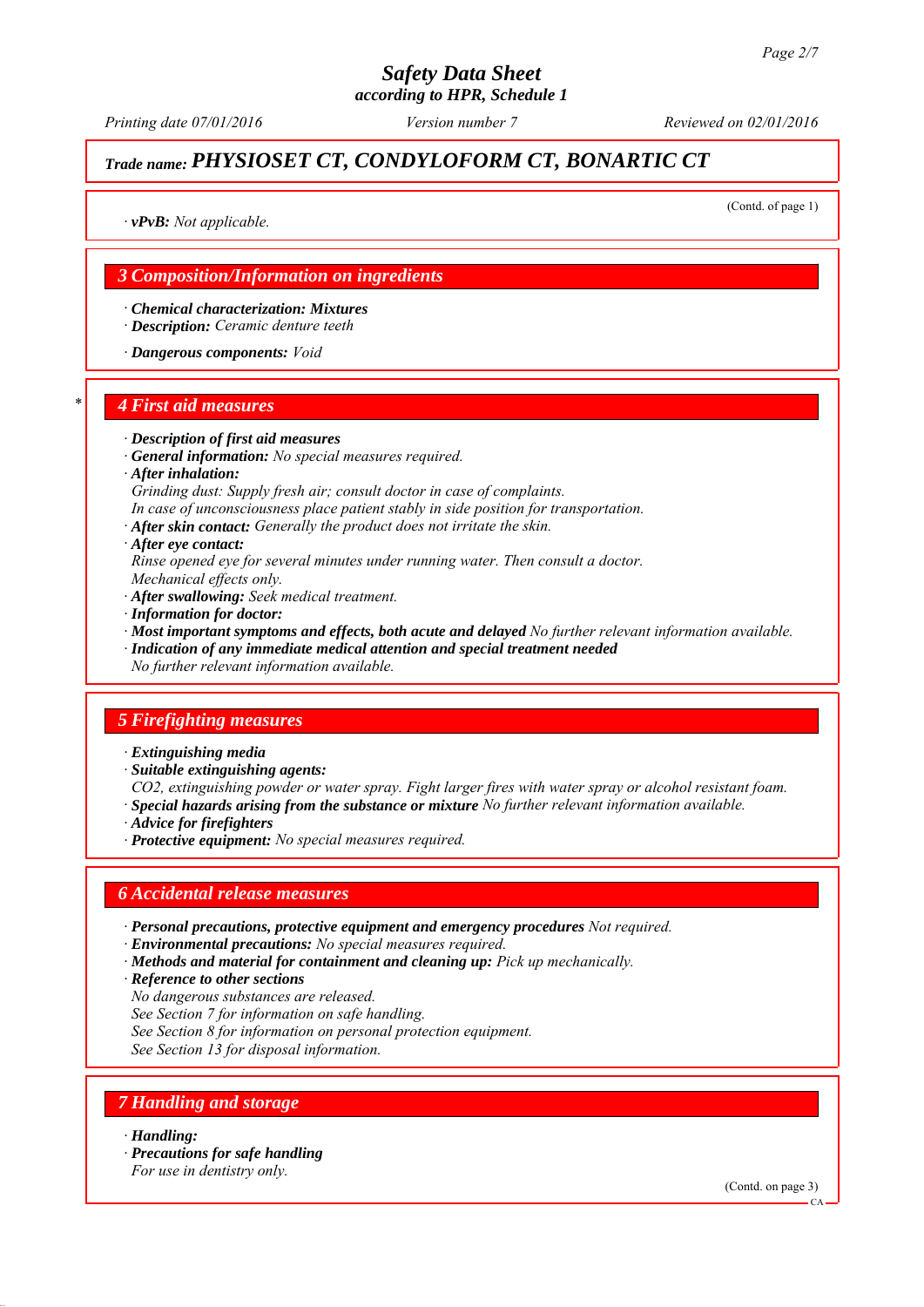# *Safety Data Sheet*

*according to HPR, Schedule 1*

*Printing date 07/01/2016 Reviewed on 02/01/2016 Version number 7*

# *Trade name: PHYSIOSET CT, CONDYLOFORM CT, BONARTIC CT*

(Contd. of page 2)

*Only adequately trained personnel should handle this product. ∙ Information about protection against explosions and fires: No special measures required.*

*∙ Conditions for safe storage, including any incompatibilities*

*∙ Storage:*

*∙ Requirements to be met by storerooms and receptacles: Store only in the original receptacle.*

*∙ Information about storage in one common storage facility: Not required.*

*∙ Further information about storage conditions: None.*

*∙ Specific end use(s) No further relevant information available.*

# *8 Exposure controls/ Personal protection*

*∙ Additional information about design of technical systems: No further data; see item 7.*

*∙ Control parameters*

*∙ Components with limit values that require monitoring at the workplace: Not required.*

*∙ Additional information: The lists that were valid during the creation were used as basis.*

*∙ Exposure controls*

*∙ Personal protective equipment:*

*∙ General protective and hygienic measures:*

*Usual hygienic measures for dental practice and dental laboratories.*

*∙ Breathing equipment: Use respiratory protective device against the effects of dust.*

*∙ Protection of hands:*

*The glove material has to be impermeable and resistant to the product/ the substance/ the preparation. Due to missing tests no recommendation to the glove material can be given for the product/ the preparation/ the chemical mixture.*

*Selection of the glove material on consideration of the penetration times, rates of diffusion and the degradation*

*∙ Material of gloves*

*The selection of the suitable gloves does not only depend on the material, but also on further marks of quality and varies from manufacturer to manufacturer. As the product is a preparation of several substances, the resistance of the glove material can not be calculated in advance and has therefore to be checked prior to the application.*

*∙ Penetration time of glove material*

*The exact break through time has to be found out by the manufacturer of the protective gloves and has to be observed.*

*∙ Eye protection:*

*Always wear safety goggles during mechanical processing (grinding, sawing /cutting, drilling, milling).*

| · Information on basic physical and chemical properties<br><b>General Information</b> |                                    |  |
|---------------------------------------------------------------------------------------|------------------------------------|--|
| $\cdot$ Appearance:<br>Form:                                                          | Solid                              |  |
| Color:                                                                                | According to product specification |  |
| $\cdot$ Odor:                                                                         | <i><u><b>Odorless</b></u></i>      |  |
| Odor threshold:                                                                       | Not determined.                    |  |
| $\cdot$ pH-value:                                                                     | Not applicable.                    |  |
| $\cdot$ Change in condition                                                           |                                    |  |
| <b>Melting point/Melting range:</b>                                                   | Undetermined.                      |  |
| <b>Boiling point/Boiling range:</b>                                                   | Undetermined.                      |  |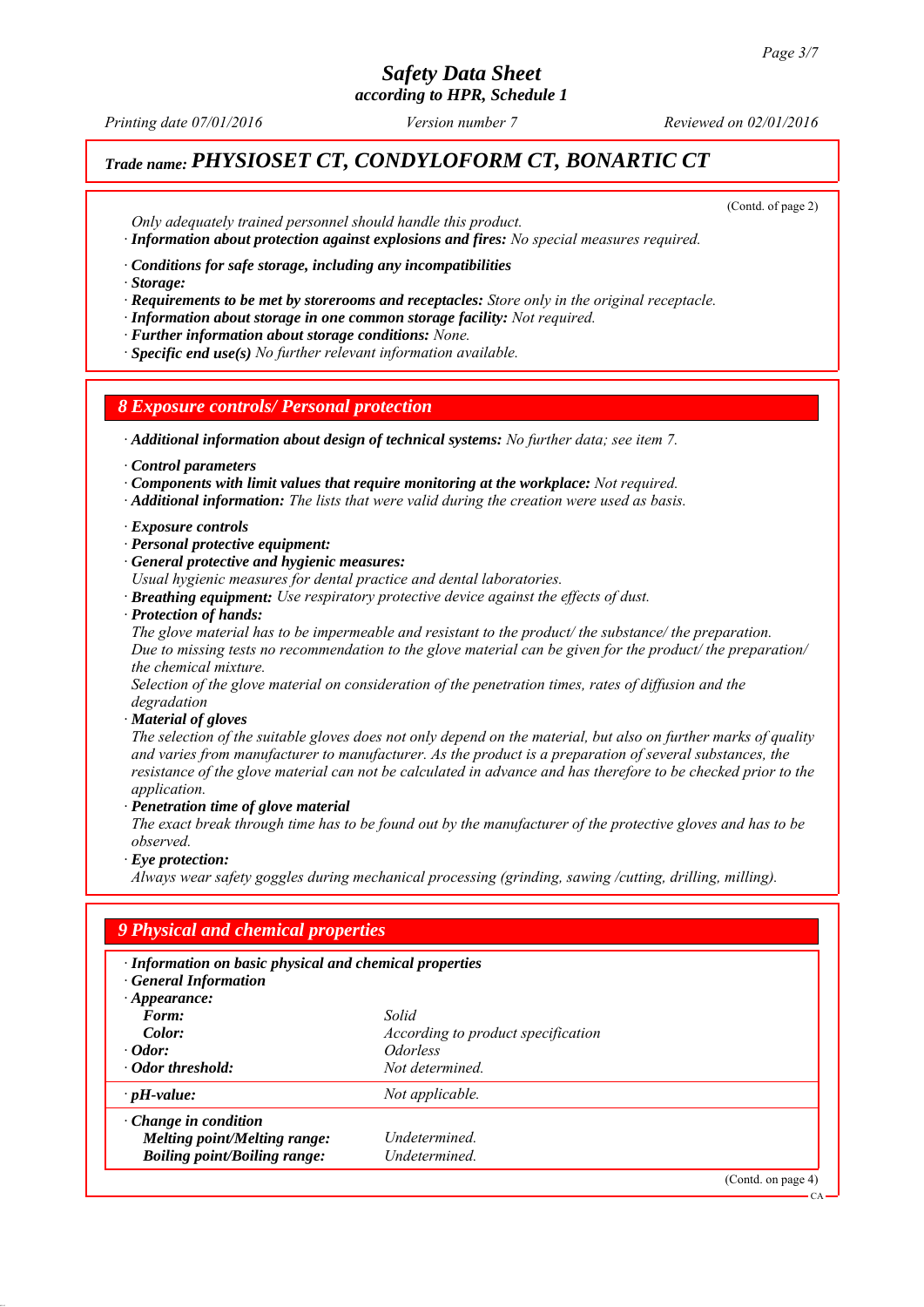*Printing date 07/01/2016 Reviewed on 02/01/2016 Version number 7*

# *Trade name: PHYSIOSET CT, CONDYLOFORM CT, BONARTIC CT*

|                                                            | (Contd. of page 3)                            |  |
|------------------------------------------------------------|-----------------------------------------------|--|
| $\cdot$ Flash point:                                       | Not applicable.                               |  |
| · Flammability (solid, gaseous):                           | Product is not flammable.                     |  |
| · Auto igniting:                                           | Not determined                                |  |
| · Danger of explosion:                                     | Product does not present an explosion hazard. |  |
| $\cdot$ Explosion limits:                                  |                                               |  |
| Lower:                                                     | Not determined                                |  |
| Upper:                                                     | Not determined.                               |  |
| · Vapor pressure:                                          | Not applicable.                               |  |
| $\cdot$ Density:                                           | Not determined                                |  |
| $\cdot$ Relative density                                   | Not determined.                               |  |
| $\cdot$ Vapor density                                      | Not applicable.                               |  |
| $\cdot$ Evaporation rate                                   | Not applicable.                               |  |
| $\cdot$ Solubility in / Miscibility with                   |                                               |  |
| Water:                                                     | Insoluble.                                    |  |
| · Partition coefficient (n-octanol/water): Not determined. |                                               |  |
| $\cdot$ Viscosity:                                         |                                               |  |
| Dynamic:                                                   | Not applicable.                               |  |
| Kinematic:                                                 | Not applicable.                               |  |
| $\cdot$ Other information                                  | No further relevant information available.    |  |

# *10 Stability and reactivity*

*∙ Reactivity No further relevant information available.*

- *∙ Chemical stability Stable under normal handling and storage conditions.*
- *∙ Thermal decomposition / conditions to be avoided: No decomposition if used according to specifications.*
- *∙ Possibility of hazardous reactions No dangerous reactions known.*
- *∙ Conditions to avoid No further relevant information available.*
- *∙ Incompatible materials: No further relevant information available.*
- *∙ Hazardous decomposition products: None under normal conditions of storage and use.*

# *\* 11 Toxicological information*

- *∙ Information on toxicological effects*
- *∙ Acute toxicity:*
- *∙ on the skin: No irritant effect.*
- *∙ on the eye: No irritating effect.*
- *∙ Sensitization: No sensitizing effects known.*
- *∙ Additional toxicological information: No further relevant information available.*
- *∙ Carcinogenic categories*

#### *∙ NTP (National Toxicology Program)*

*None of the ingredients is listed.*

- *∙ OSHA-Ca (Occupational Safety & Health Administration)*
- *None of the ingredients is listed.*

(Contd. on page 5)

CA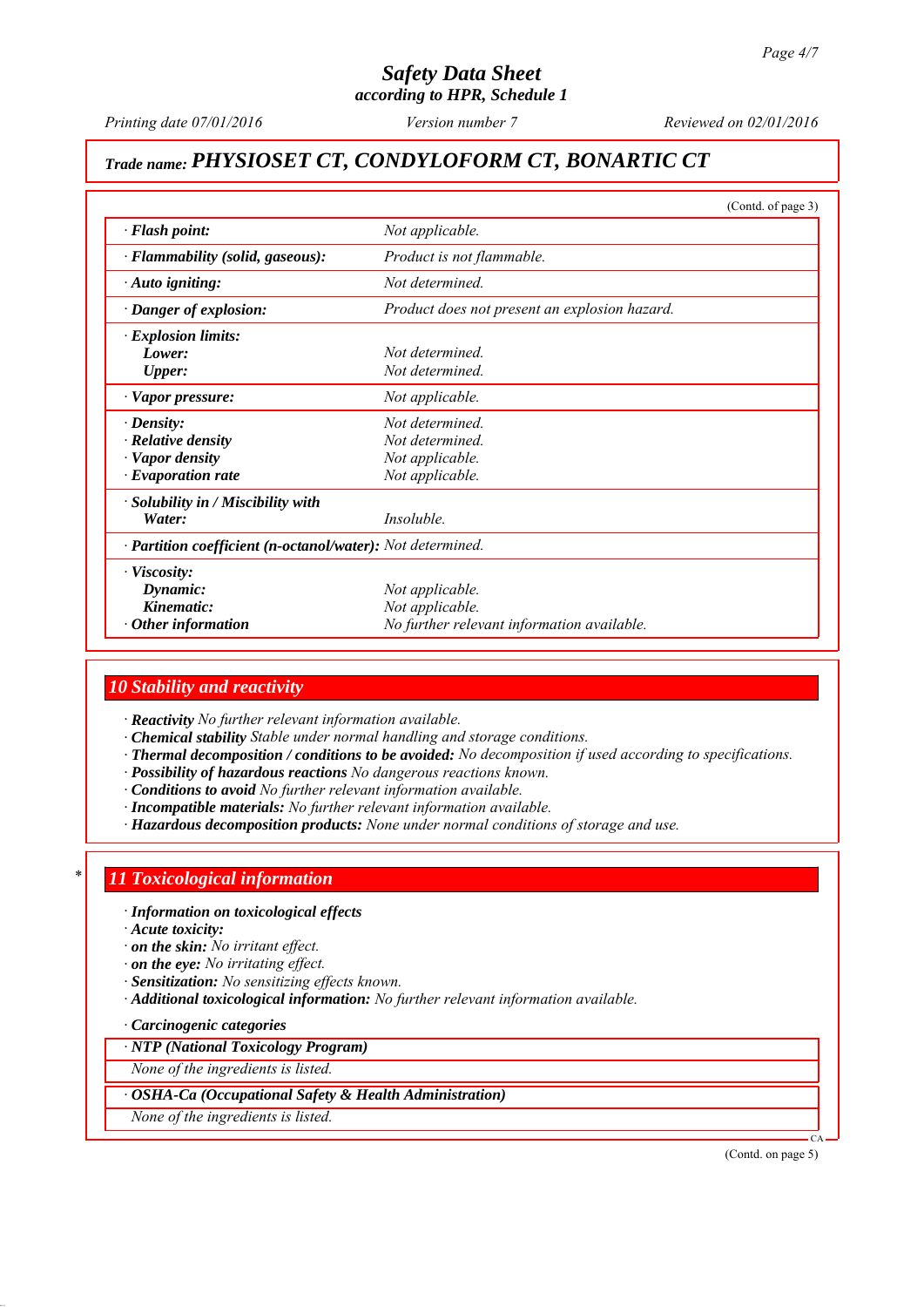# *Trade name: PHYSIOSET CT, CONDYLOFORM CT, BONARTIC CT*

(Contd. of page 4)

# *12 Ecological information*

- *∙ Toxicity*
- *∙ Aquatic toxicity: No further relevant information available.*
- *∙ Persistence and degradability No further relevant information available.*
- *∙ Behavior in environmental systems:*
- *∙ Bioaccumulative potential No further relevant information available.*
- *∙ Mobility in soil No further relevant information available.*
- *∙ Results of PBT and vPvB assessment*
- *∙ PBT: Not applicable.*
- *∙ vPvB: Not applicable.*
- *∙ Other adverse effects No further relevant information available.*

# *13 Disposal considerations*

*∙ Waste treatment methods*

*∙ Recommendation:*

*Take to an approved landfill or a waste incineration plant, under conditions approved by the local authority.*

- *∙ Uncleaned packagings:*
- *∙ Recommendation: Disposal must be made according to official regulations.*

| <b>14 Transport information</b>                                                           |                                                                                   |  |
|-------------------------------------------------------------------------------------------|-----------------------------------------------------------------------------------|--|
| $\cdot$ UN-Number<br>· DOT, TDG, ADN, IMDG, IATA                                          | Void                                                                              |  |
| $\cdot$ UN proper shipping name<br>· DOT, TDG, ADN, IMDG, IATA                            | Void                                                                              |  |
| $\cdot$ Transport hazard class(es)                                                        |                                                                                   |  |
| · DOT, TDG, ADN, IMDG, IATA<br>· Class                                                    | Void                                                                              |  |
| · Packing group<br>· DOT, TDG, IMDG, IATA                                                 | Void                                                                              |  |
| · Environmental hazards:<br>$\cdot$ Marine pollutant:                                     | No                                                                                |  |
| · Special precautions for user                                                            | Not applicable.                                                                   |  |
| $\cdot$ Transport in bulk according to Annex II of<br><b>MARPOL73/78 and the IBC Code</b> | Not applicable.                                                                   |  |
| · Transport/Additional information:                                                       | Product is not classified as a dangerous good for transport<br>(ADR, IMDG, IATA). |  |
| · UN "Model Regulation":                                                                  | Void                                                                              |  |

(Contd. on page 6)

CA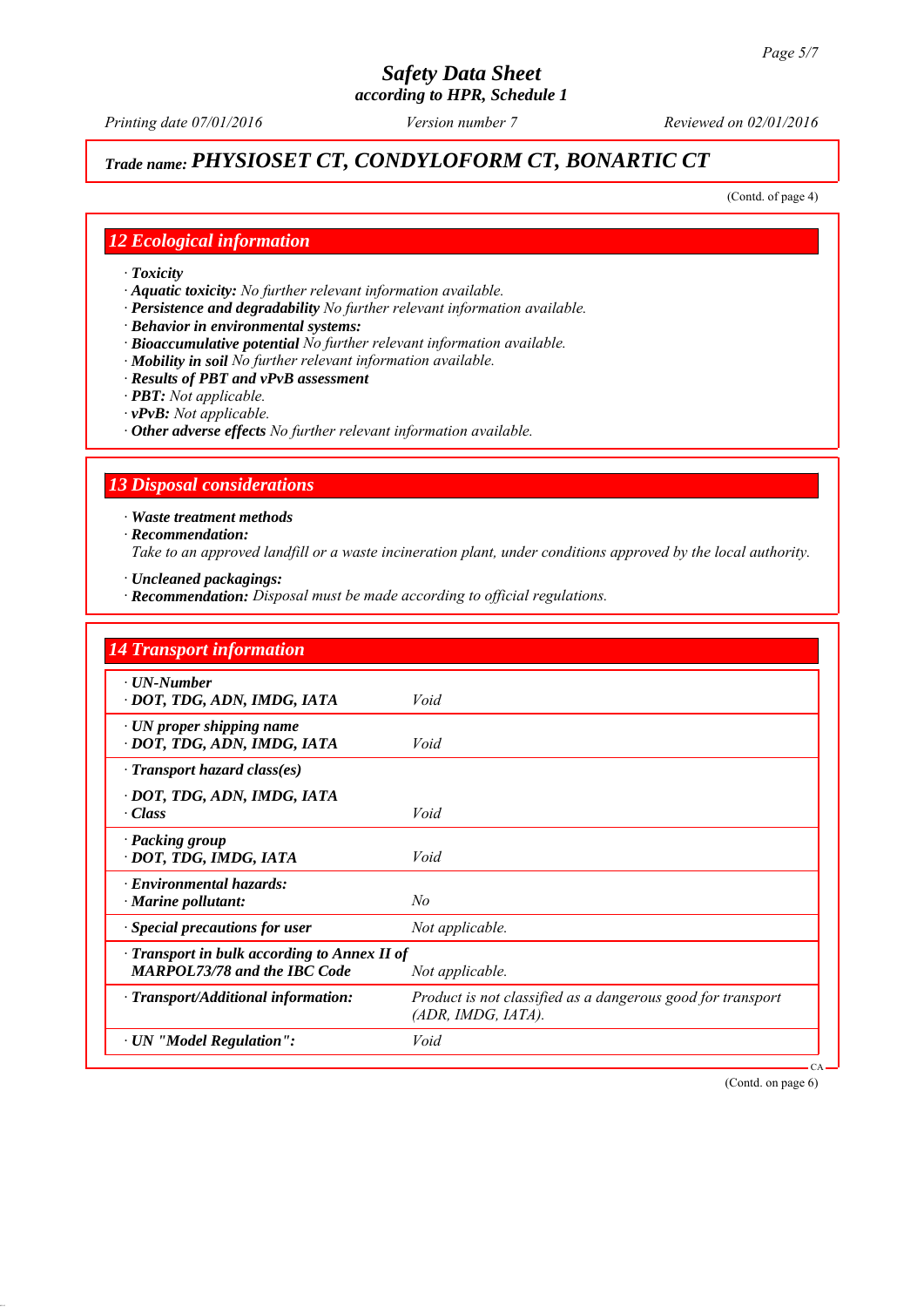*Printing date 07/01/2016 Reviewed on 02/01/2016 Version number 7*

# *Trade name: PHYSIOSET CT, CONDYLOFORM CT, BONARTIC CT*

(Contd. of page 5)

# *15 Regulatory information*

*∙ Safety, health and environmental regulations/legislation specific for the substance or mixture*

*∙ Sara*

*∙ Section 355 (extremely hazardous substances):*

*None of the ingredients is listed.*

*∙ Section 313 (Specific toxic chemical listings):*

*None of the ingredients is listed.*

#### *∙ TSCA (Toxic Substances Control Act):*

*None of the ingredients is listed.*

#### *∙ Proposition 65*

*∙ Chemicals known to cause cancer:*

*None of the ingredients is listed.*

*∙ Chemicals known to cause reproductive toxicity for females:*

*None of the ingredients is listed.*

*∙ Chemicals known to cause reproductive toxicity for males:*

*None of the ingredients is listed.*

*∙ Chemicals known to cause developmental toxicity:*

*None of the ingredients is listed.*

#### *∙ Carcinogenic categories*

*∙ EPA (Environmental Protection Agency)*

*None of the ingredients is listed.*

#### *∙ TLV (Threshold Limit Value established by ACGIH)*

*None of the ingredients is listed.*

#### *∙ NIOSH-Ca (National Institute for Occupational Safety and Health)*

*None of the ingredients is listed.*

- *∙ GHS label elements Void*
- *∙ Hazard pictograms Void*
- *∙ Signal word Void*
- *∙ Hazard statements Void*
- *∙ National regulations:*
- *∙ Other regulations, limitations and prohibitive regulations*

*The product is a medical device according to the Directive 93/42/EEC.*

*This product is classified as a medical device under US and Canadian regulations and has been reviewed by the US Food and Drug Administration and Health Canada.*

*∙ Chemical safety assessment: A Chemical Safety Assessment has not been carried out.*

# *\* 16 Other information*

*This information is based on our present knowledge. However, this shall not constitute a guarantee for any specific product features and shall not establish a legally valid contractual relationship.*

*∙ Date of preparation / last revision 07/01/2016 / 6*

*∙ Abbreviations and acronyms:*

*IMDG: International Maritime Code for Dangerous Goods*

- *DOT: US Department of Transportation*
- *IATA: International Air Transport Association*

*ACGIH: American Conference of Governmental Industrial Hygienists*

*EINECS: European Inventory of Existing Commercial Chemical Substances*